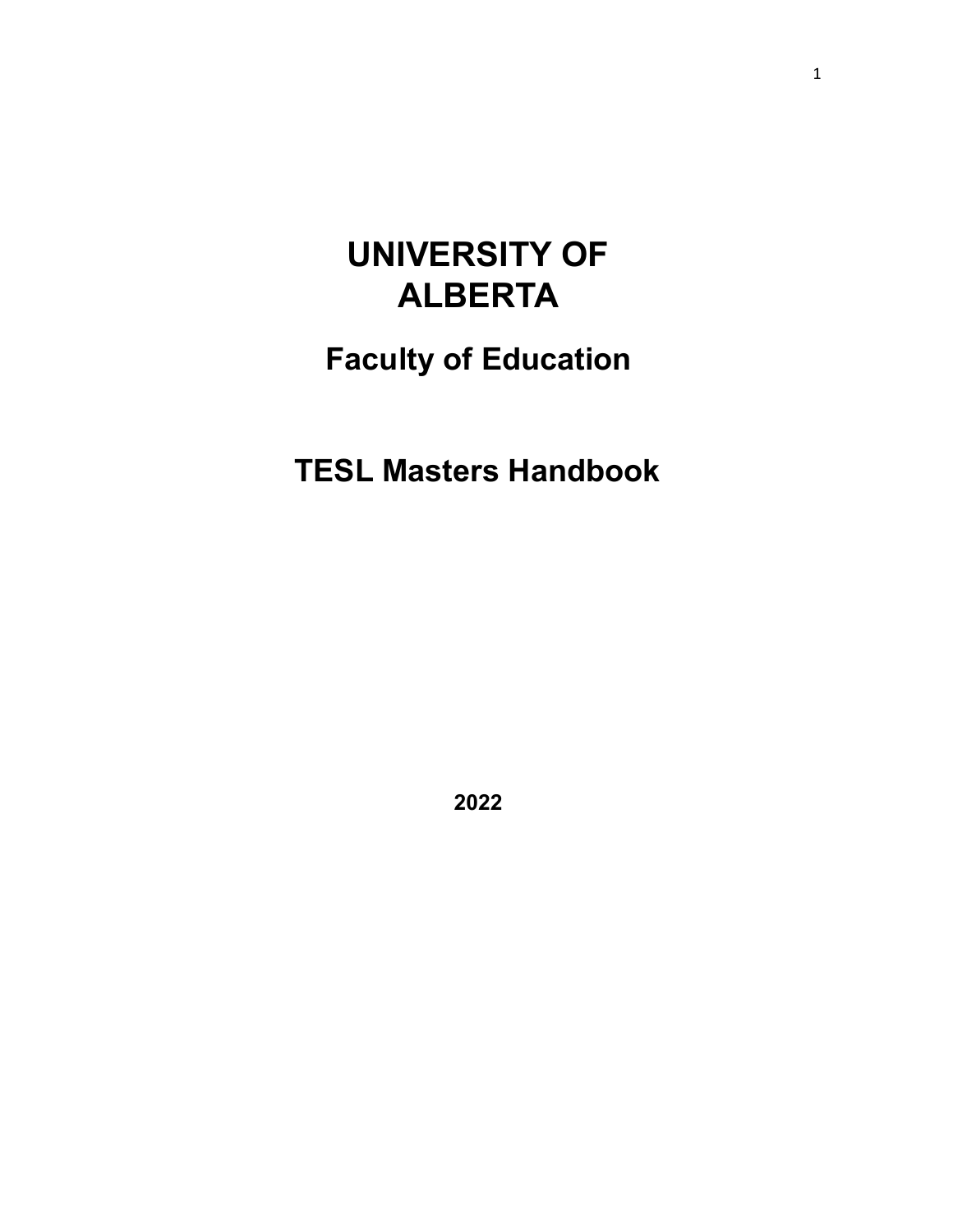## **THE TESL PROGRAM IN EDUCATIONAL PSYCHOLOGY**

Welcome to the TESL program at the University of Alberta. This handbook describes the program and explains the procedures for successfully completing it. It is expected that all students and faculty in the program will keep this handbook as their major source of reference to the program. It is your responsibility to ensure that you have the most recent copy of the handbook.

The person ultimately responsible for making sure that you know all the requirements for completion of your degree is you. The purpose of this handbook is to provide current information concerning the steps you must take to fulfill those requirements.

This handbook attempts to alert graduate students to the requirements for successful completion of their studies. Nevertheless, regulations of the Faculty of Graduate Studies and Research (FGSR) are imposed by, interpreted by, and enforced by that Faculty, and our handbook is only a supplementary guide.

This handbook is only one of a number of documents with which students and faculty should be familiar. The contents of the following should be reviewed as well:

# ❑ **University of Alberta Calendar**

<http://calendar.ualberta.ca/index.php>

❑ **Funding of Graduate Students**

<https://www.ualberta.ca/graduate-studies/awards-and-funding>

❑ **Graduate Students' Association** <https://www.ualberta.ca/graduate-students-association/>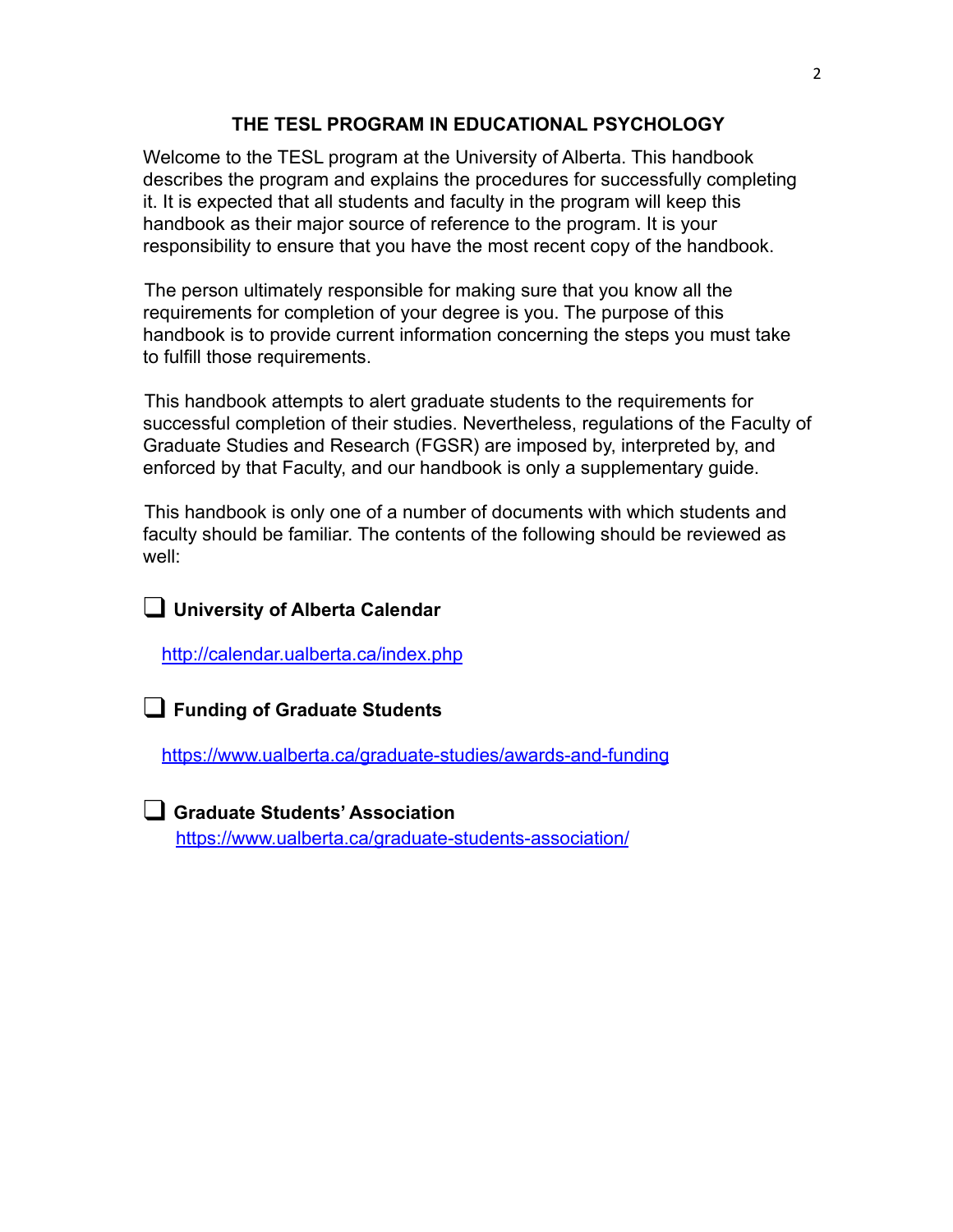# **TABLE OF CONTENTS**

| 1. TESL PROGRAM MANDATE                     | 4 |
|---------------------------------------------|---|
| 2. PROGRAM DESCRIPTION                      | 4 |
| 3. EDPY 575 PRACTICUM GUIDELINES            |   |
| 4. EDPY 903 TESL CAPPING PROJECT GUIDELINES | 8 |
| 5. ON COMPLETION OF ALL COURSE WORK         | 8 |
| 6. DISCIPLINE AND PROFESSIONAL CONDUCT      | 8 |
| 7. BECOMING A TESL PROFESSIONAL             | q |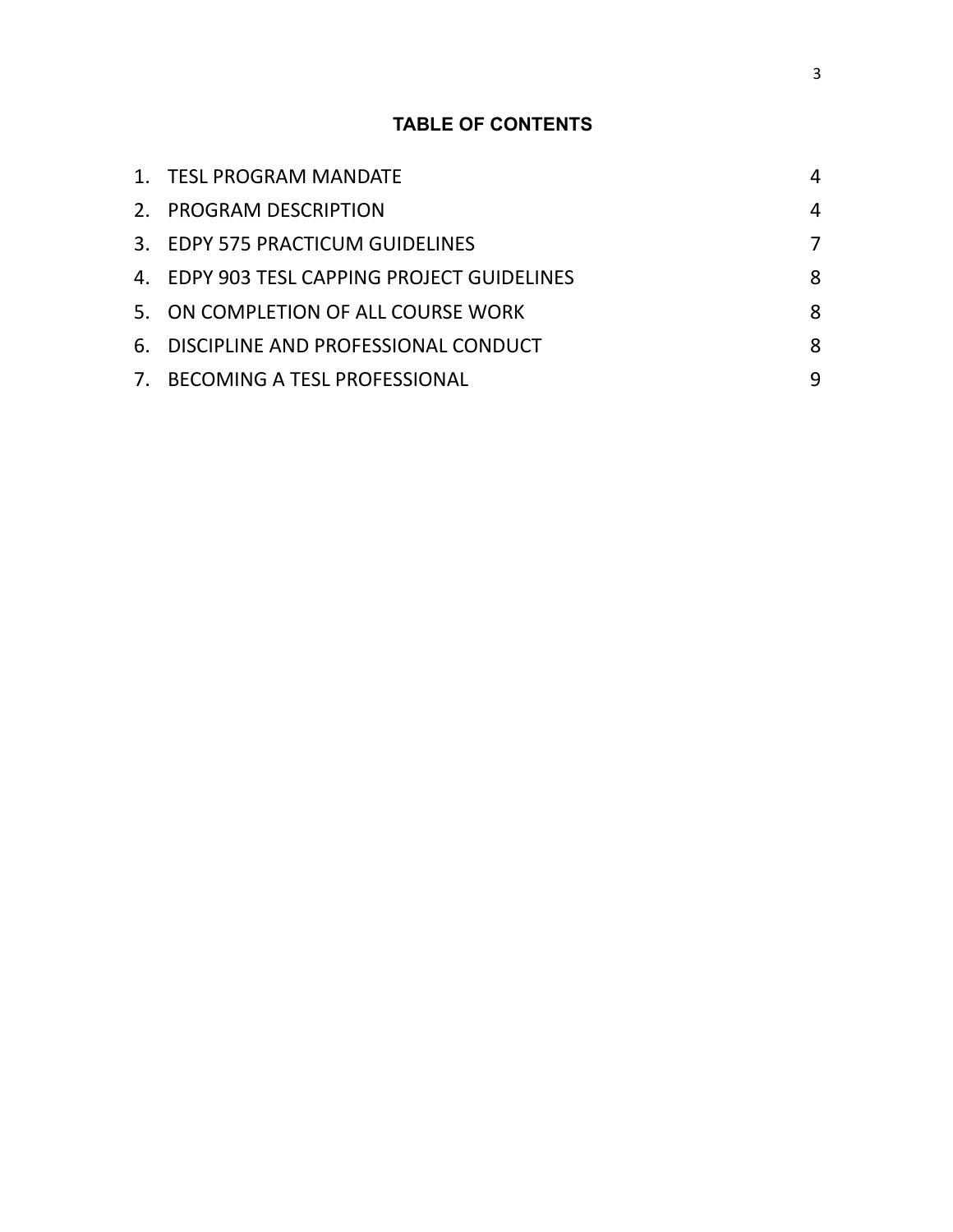### <span id="page-3-0"></span>**1. TESL PROGRAM MANDATE**

The purpose of the program is to provide people interested in teaching English as a second language (ESL) with the appropriate theoretical background and practical experience to teach English in Canada and overseas. Our students include experienced teachers and individuals new to ESL.

### <span id="page-3-1"></span>**2. PROGRAM DESCRIPTION**

The TESL Program is designed to provide for the development of competent teachers who have solid academic and research orientations and who are able to adapt to changing and diversifying roles of ESL teachers.

Our program emphasizes the importance of an understanding of both instructional and research principles. We feel that teachers must be helped to continue with their own professional development, and the best way we can do that is to not only introduce them to current research and theoretical models, but also to help them understand how to ask questions about the behaviour they observe in their classrooms, and to explore the possible ways in which those questions might be addressed. The Faculty in the TESL program are active researchers who have ongoing contact within classrooms, and whose work is published in journals such as *Language Learning, Studies in Second Language Acquisition, Applied Linguistics, TESOL Quarterly, TESOL Journal, TESL Canada Journal,* and *Language Testing.*

## **COURSE LIST: Master's of Education in TESL Program Entrance Requirements**

- A four-year Bachelor's degree (or equivalent) with a minimum GPA of B (3.0)
- 3 academic letters of reference
- A statement of intent
- Experience teaching ESL in an established program (paid or volunteer; we recommend a minimum of 75 hours)
- Foundational knowledge courses

*Foundational Knowledge Courses:* Upon examination of students' previous coursework, additional courses for important enrichment may be recommended (e.g., LING 101. EDPY 416, 417, and/or 418). These may be completed while enrolled in the Master's program and will be assessed additional course fees. When registering for these courses, students must send their request to register to edreg.undergrad@ualberta.ca and once they're registered, complete an Course Extra to Degree form – see https://www.ualberta.ca/graduate-studies/about/ graduate-program-manual/section-6-program-planning-and-registration/6-23-courses-extra-to-the-degree.html. The form must be signed by the students' advisor and a faculty representative who will submit it to the FGSR for approval.

#### • LING 101: Introduction to Linguistic Analysis

An introduction to the central concepts of linguistics: linguistic categories and structure (phonetics, phonology, morphology, syntax, semantics).

#### • EDPY 416: Introduction to TESL

This course includes a synopsis of theories of second language learning, a historical overview of second language teaching, and an examination of cognitive and affective factors affecting learners' acquisition. Features of the learning context will also be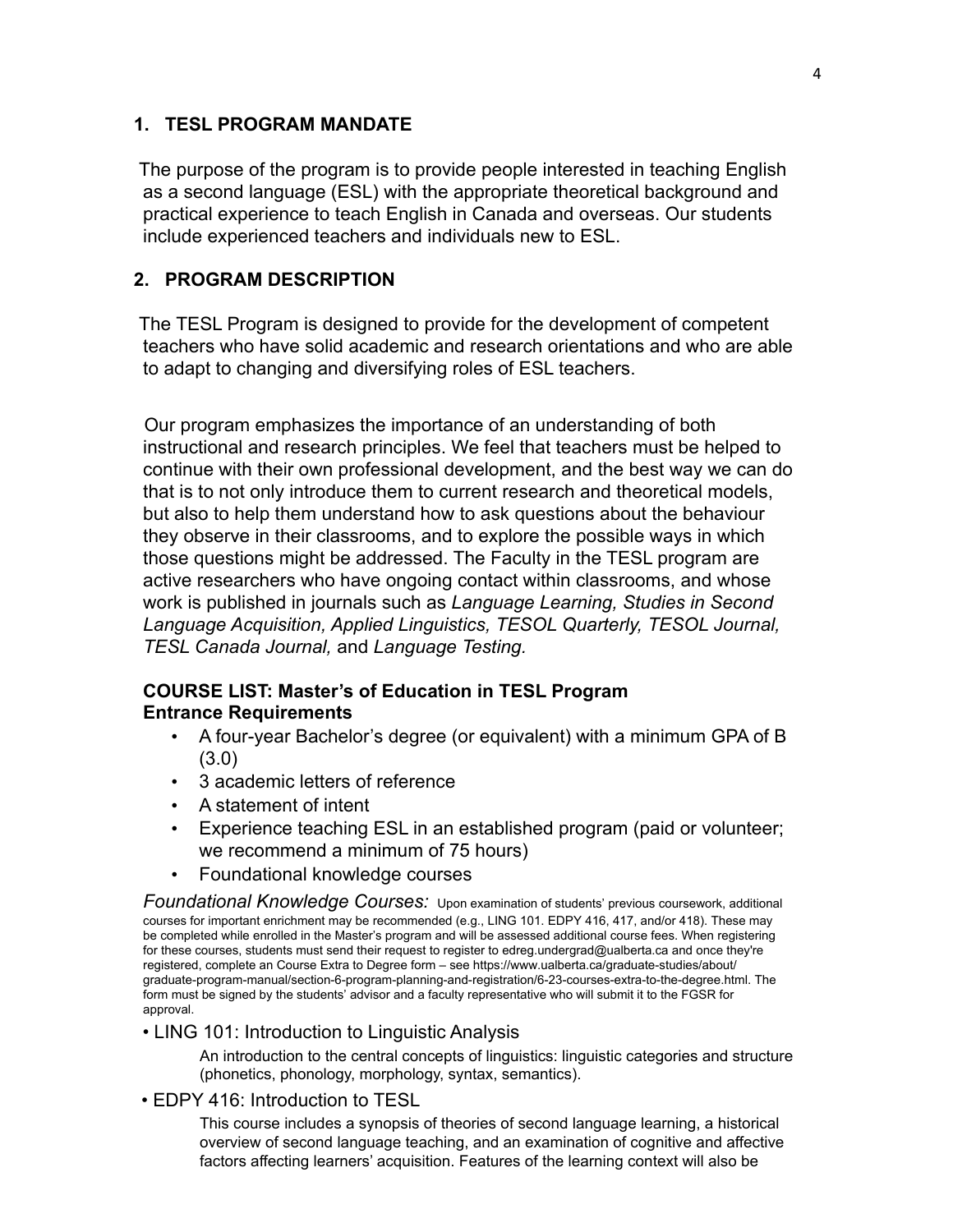discussed. Foundational Knowledge Courses: Linguistics 101. LING 101 can be taken as at the same time in the fall or winter term.

• EDPY 417: Grammar of English for Teachers of Adults ESL

This course will cover the basic components of English grammar including basic sentence patterns, noun phrases, verb phrases, adverbials, and simple and complex sentences. Student will examine grammar using the form-meaning-use framework developed by Larsen-Freeman. In addition to going over the key grammatical distinctions in English and learning the metalinguistic vocabulary, they will have many opportunities to examine and evaluate commercially produced pedagogical materials. Foundational Knowledge Courses: LING 101, EDPY 416 can be taken at the same time

• EDPY 418: Methodology in Teaching English as a Second Language to Adults This course is designed to provide students with a clear understanding of how to assess the needs of learners and to help them develop skills in fulfilling those needs. Students will gain experience in module and lesson planning using the Canadian Language Benchmarks. Foundational Knowledge Course: EDPY 416.

#### **Required courses (a minimum of 27 credits)**

#### Either: EDPY 500 or EDPY 503

• EDPY 500: Introduction to Data Analysis in Educational Research (or equivalent)

> This course introduces students to data exploration, statistical analysis and interpretation. Students will also be introduced to the use of the computer for conducting statistical analyses. This course is intended to help students critically assess research in TESL and SLA.

- EDPY 503: Qualitative Methods of Education Research (or equivalent) An introduction to the theoretical perspectives, principles, processes, and methods of qualitative research. Prerequisite: EDPY 501 or equivalent or consent of Department.
- EDPY 501: Introduction to Methods of Educational Research

This course will introduce students to the fundamental concepts, principles, and techniques employed in educational and psychological research. The course also provides partial fulfillment of graduate ethics requirements.

#### • EDPY 575: TESL Supervised Practicum

This course requires a minimum of 25 hours of participation, including 10 hours of full classroom responsibility at a local adult ESL institution.

• EDPY 903: TESL Research Project

The objective of this course is to conduct practical research that will be of interest to the wider ESL teaching community. The students will demonstrate the ability to conduct independent research, synthesize information from different sources, and present it in a clear, user-friendly manner. Prerequisites: EDPY 501, and EDPY 500 or EDPY 503.

• FGSR: Graduate Ethics Training

All MEd students are required to complete eight hours of study on the subject of ethics. The FGSR Graduate Ethics Training is available at: [https://uofa.ualberta.ca/graduate-studies/current-students/academic-requirements/ethics.](https://uofa.ualberta.ca/graduate-studies/current-students/academic-requirements/ethics) It is a student's own responsibility to ensure that this requirement is completed and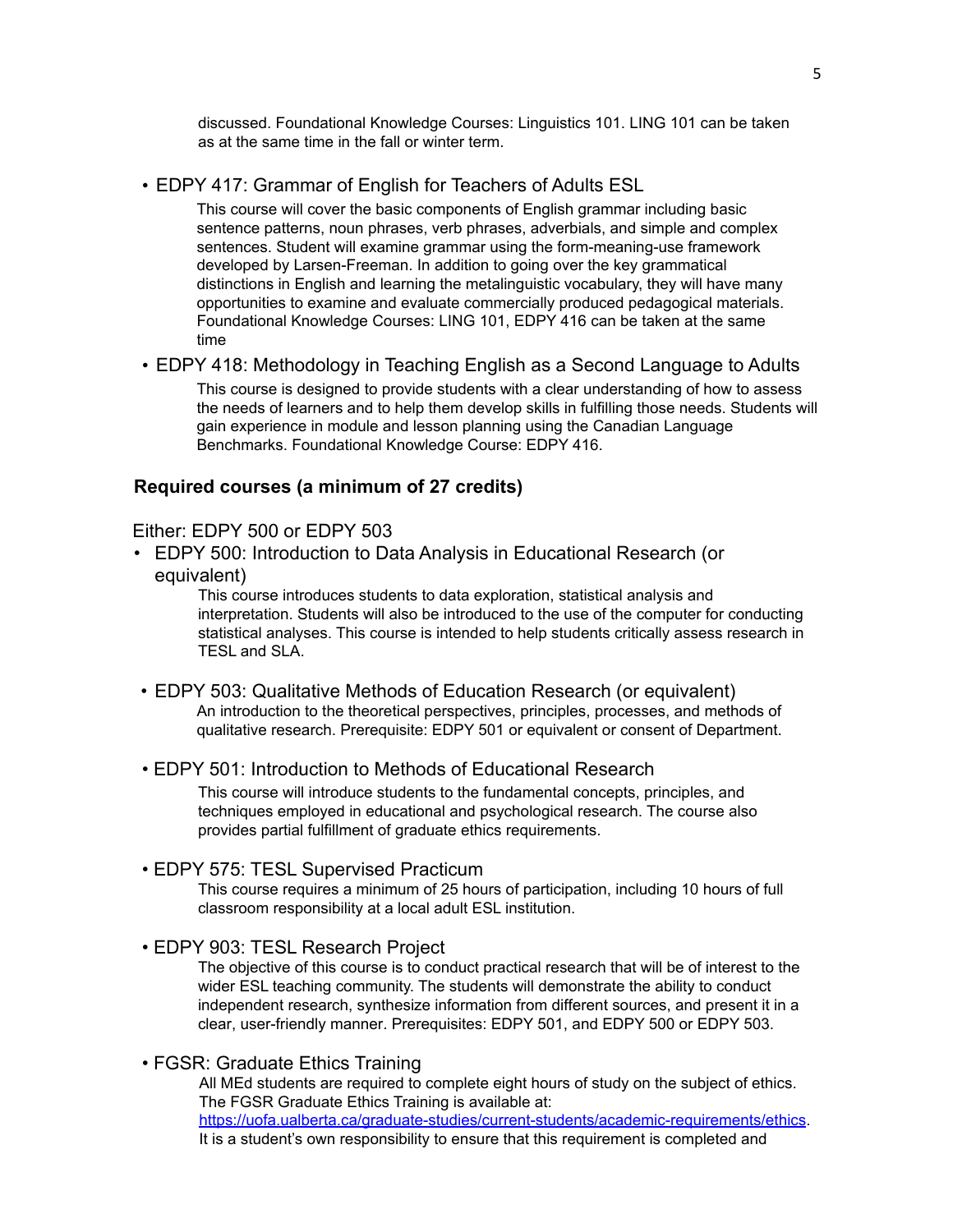results submitted to the graduate student services administrator at [edpygrad@ualberta.ca. C](mailto:edpygrad@ualberta.ca)ompletion of EDPY 501 will also be documented.

- **AND at least 5** TESL 500 (i.e., graduate-level) courses from the following\*:
- EDPY 573: Computer-Assisted Language Learning (CALL) This course acquaints students with a wide variety of CALL opportunities available for the ESL classroom; presents guidelines for evaluating CALL resources; and provides a framework for the effective integration of CALL into the ESL curricula. Foundational Knowledge Course: EDPY 418.
- EDPY 578: Teaching English for Academic Purposes (EAP) This course will provide students with an overview of the theoretical principles, issues, and research related to teaching English for Academic Purposes, along with their implications for the adult, advanced proficiency EAP classroom. Foundational Knowledge Course: EDPY 418.
- EDPY 581: Psychological Aspects of Bilingualism and Bilingual Education This course is an introduction to the study of bilingualism. Topics to be covered include: definitions of bilingualism; early childhood bilingualism; effectiveness of bilingual education; diglossia; and language loss. Foundational Knowledge Course: LING 101.
- EDPY 585: Teaching and Learning Grammar in Second Language Education The objective of this course is to explore how a focus on grammar can be integrated into the communicative approach to language teaching. Foundational Knowledge Courses: EDPY 416, EDPY 417 & EDPY 418.
- EDPY 587: Teaching and Researching ESL Learning Strategies
	- This course provides students with the knowledge and skills to increase second language learners' metacognitive awareness and their knowledge and use of language learning strategies. Topics covered include helping learners plan, monitor and evaluate their language learning; and teaching listening, speaking, reading, writing, vocabulary, grammar, retrieval, rehearsal, communication, translation, and test-taking strategies. Issues related to researching and assessing second language learning and use strategies are also explored.

Foundational Knowledge Course: EDPY 416.

- EDPY 588: Teaching English as an International Language In order to decide what to teach and how to teach English in a foreign language setting, the teacher must have a clear understanding of the socio-cultural, political, and educational factors that influence pedagogical decisions. In this course relevant concepts from language planning, sociolinguistics and classroom research are explored. Foundational Knowledge Course: LING 101.
- EDPY 590: Classroom Research Issues in Second Language Learning This course provides deeper coverage of some of the theoretical issues in second language acquisition that are introduced in other courses. Topics include: different approaches to research in the language classroom, the effectiveness of form-focused instruction and of strategy training, and the impact of learner characteristics. Foundational Knowledge Course: EDPY 416.
- EDPY 591: Teaching Literacy and Reading to ESL Learners This course is an introduction to selected theories and factors that affect the teaching of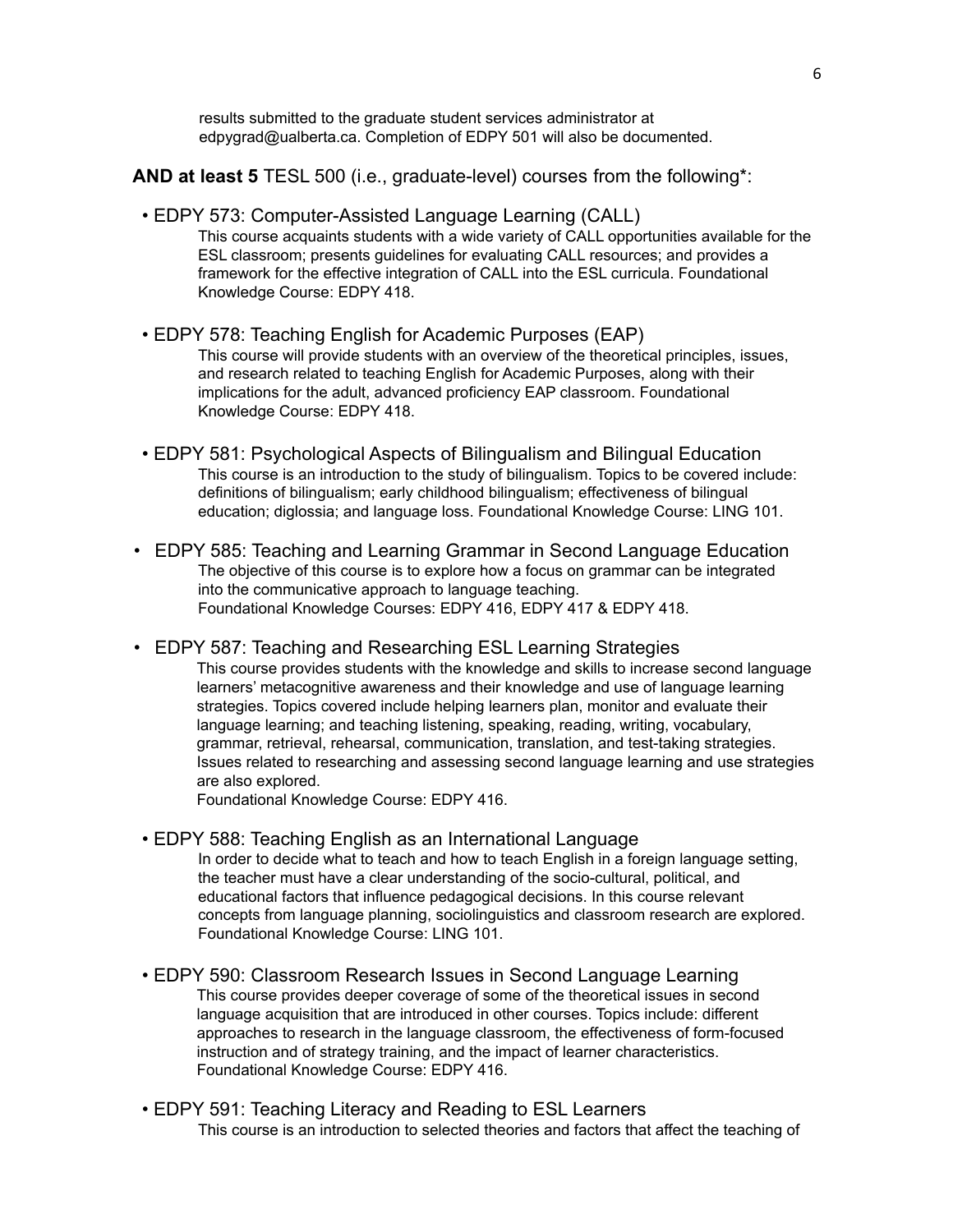reading to ESL learners, both those who are limited in their L1 literacy and highly educated individuals. Practical approaches to reading instruction will be a focus of the course. Foundational Knowledge Courses: LING 101 & EDPY 416.

• EDPY 593: ESL Assessment and Evaluation

This course deals with the basic principles of assessment of ESL students' language development. Students will learn the basics of test design, in addition to learning about standardized tests such as the TOEFL. They will also gain an understanding of the Canadian Language Benchmarks. Foundational Knowledge Course: LING 101.

• EDPY 594: Teaching Pronunciation to ESL Learners

In this course the students will become acquainted with the main research associated with second language pronunciation acquisition and instruction and the sociolinguistic features of accent. Foundational Knowledge Courses: LING 101 & EDPY 416.

• EDPY 595: Settlement/Adjustment Issues for ESL Immigrants to Canada

In this course students will examine the factors external to the ESL classroom that affect both ESL students and teachers. Immigration policy, federal and provincial funding policies, curriculum issues, and cultural influences will be explored.

• EDPY 596: Program Development in the Teaching of ESL Students will gain an understanding of needs analysis, syllabus design, program implementation, classroom implementation, and evaluation in second language programs. Foundational Knowledge Courses: LING 101, EDPY 416 & EDPY

418.

• EDPY 597: Selected Topics in Teaching English as a Second Language This course provides study in greater depth of a variety of issues related to second language acquisition, among them second language learning and teaching, learner language, and individual differences.

#### \*Notes:

1. Not all of these courses are available every year; they are offered in rotation. Other courses not listed here may also be offered from time to time. 2. Options from outside the TESL program will be available only with the written approval of the student's TESL advisor.

## <span id="page-6-0"></span>**3. EDPY 575 PRACTICUM GUIDELINES**

The minimum number of hours in the practicum is 25, with no fewer than 10 hours of full responsibility for teaching an adult ESL class. Students are encouraged to spend more time in their placement, if possible. Note that students' practicum placements are determined by the TESL program practicum facilitator. Students should be aware that many hours of preparation are necessary in addition to the actual class contact time. They should take this into account in planning their term schedules.

Students are encouraged to keep clear at least three consecutive mornings per week to accommodate their practicum. The timing of the practicum will vary, depending on the individual placement. Details will be provided at the first practicum meeting. Note that the practicum course (EDPY 575) includes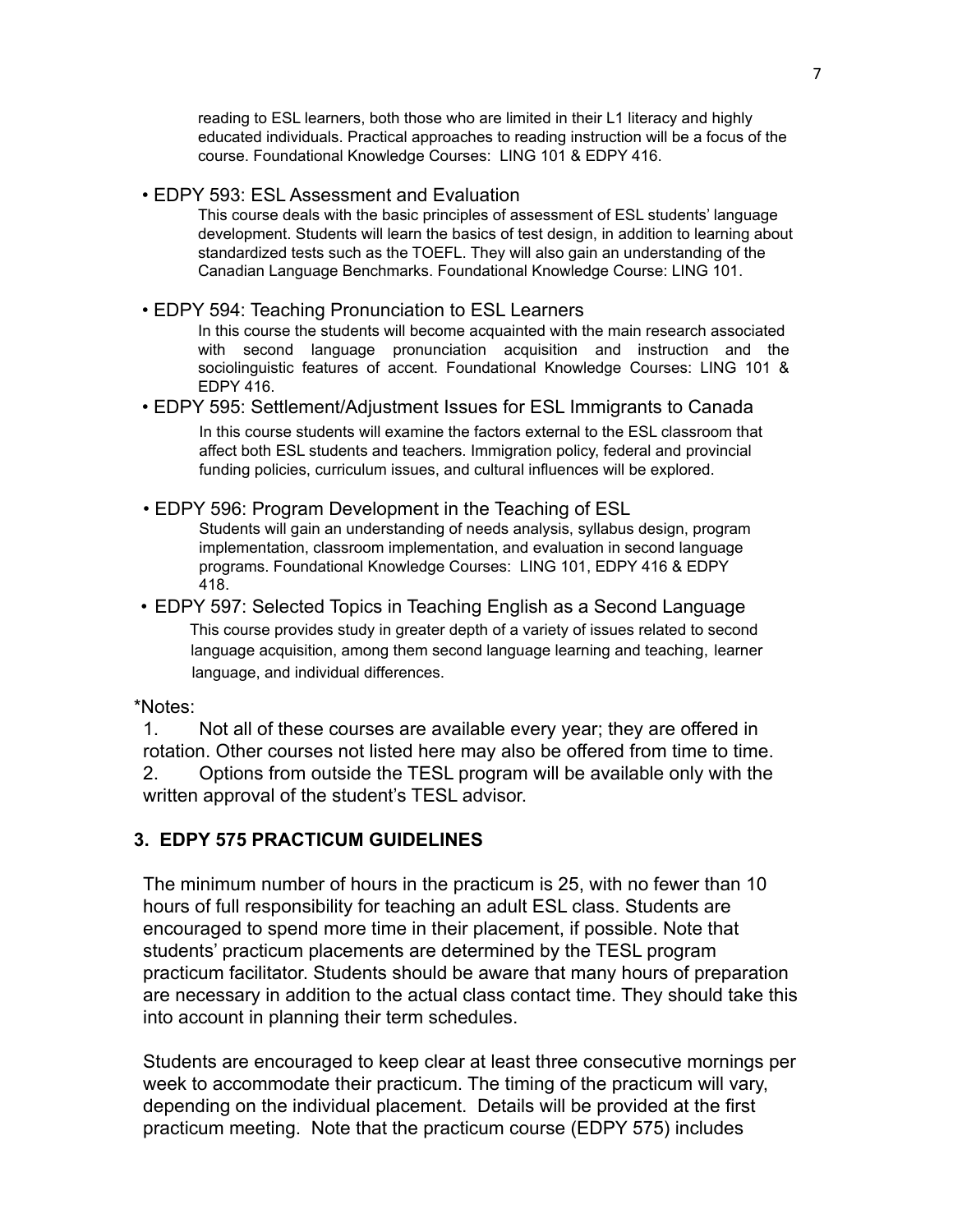course assignments in addition to the field experience.

● Effective September 2017 - TESL Canada certification requires a 50 hour practicum (30 hours of classroom observation + 20 hours of supervised individual practice teaching). Therefore, those students who wish to apply for TESL Canada certification will need to enroll in an additional practicum course - EDPY 599.

## **4. EDPY 903 TESL CAPPING PROJECT GUIDELINES**

The objective of this course is to create a research-informed project that will be of interest to the wider ESL teaching community. The students will demonstrate the ability to conduct scholarly work, synthesize information from different sources, and present it in a clear, user-friendly manner. The final capping project in TESL should be a challenging piece of work that integrates the skills and concepts students have learned during their tenure in the Master's program. The goal of the project is for students to learn about an issue in substantial depth.

The student will demonstrate the ability to conduct independent research, synthesize information from different sources, and present it in a clear, user-friendly manner.

NOTE: Please ensure that you are going to be able to finish the project within your last two terms in the program. No extensions will be granted beyond April.

The projects will be approximately 25 pages in length. Examples are available from your advisors. The range of capping project topics undertaken by TESL students is very broad (see [examples\)](https://www.ualberta.ca/educational-psychology/graduate-programs/teaching-english-as-a-second-language/tesl-students-capping-projects). Many students have presented their work at conferences and/or published reports of their research in TESL publications.

## <span id="page-7-0"></span>**5. ON COMPLETION OF ALL COURSE WORK**

At the completion of the program, students must apply online for graduation. Students must initiate the process by applying on Bear Tracks under the 'Academics' link. Students are responsible for checking deadline dates.

Note: All applications for convocation are subject to review and approval by the Faculty of Graduate Studies and Research. Applying to graduate on Bear Tracks does not guarantee convocation.

## <span id="page-7-1"></span>**6. DISCIPLINE AND PROFESSIONAL CONDUCT**

In addition to the Code of Student Behaviour [https://www.ualberta.ca/governance/](https://www.ualberta.ca/governance/resources/policies-standards-and-codes-of-conduct/code-of-student-behaviour.html) [resources/policies-standards-and-codes-of-conduct/code-of-student-behaviour.ht](https://www.ualberta.ca/governance/resources/policies-standards-and-codes-of-conduct/code-of-student-behaviour.html) [ml\)](https://www.ualberta.ca/governance/resources/policies-standards-and-codes-of-conduct/code-of-student-behaviour.html), the TESL Program endorses the ethical guidelines of the Alberta Teachers of English as a Second Language (ATESL). Students in the program should familiarize themselves with these standards. The ATESL documents are available at [https://www.atesl.ca/resources/ethical-guidelines/.](https://www.atesl.ca/resources/ethical-guidelines/)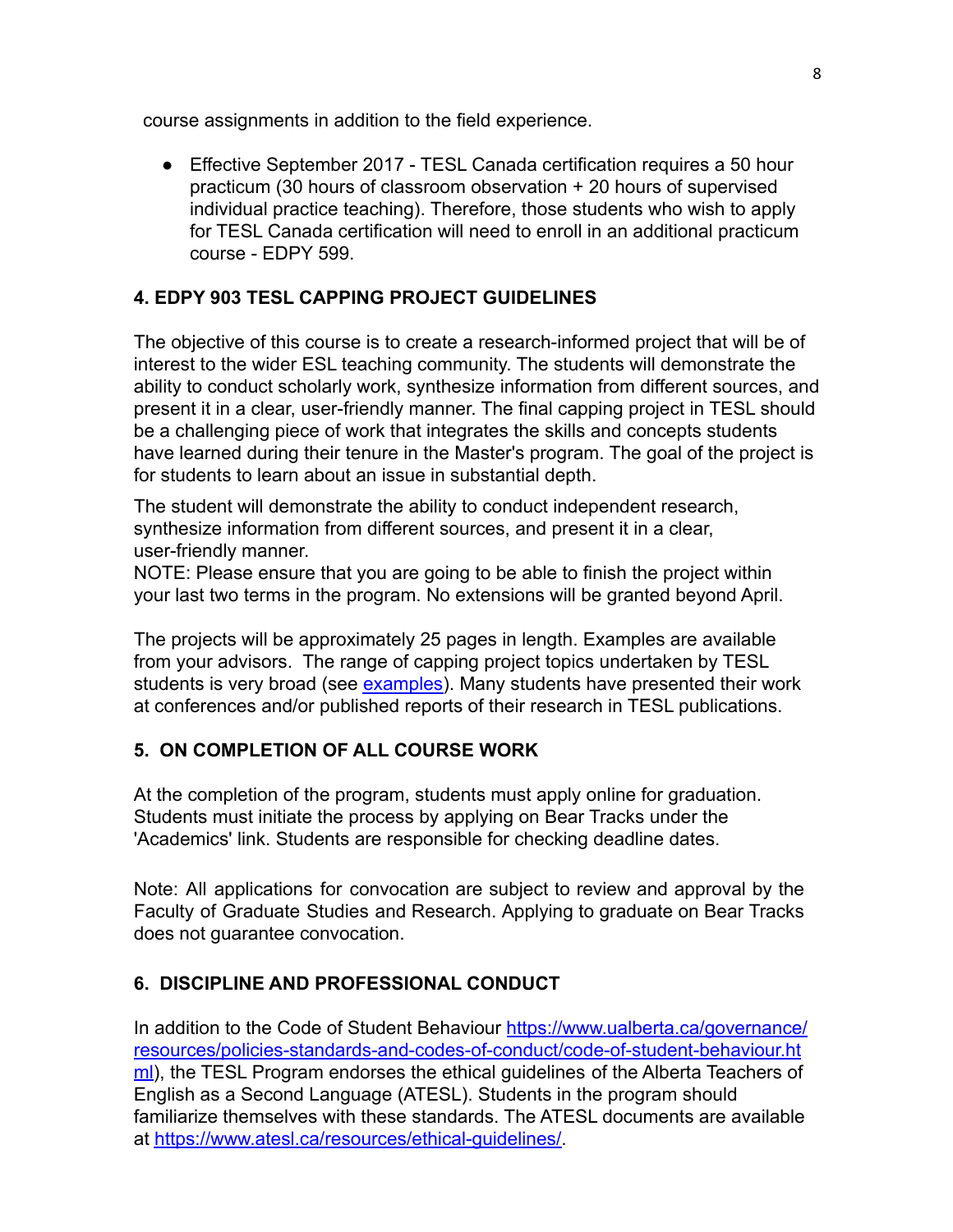The program encourages students to become student members of ATESL and other professional organizations (e.g., ESL-[C \[http://www.eslcata.com\]](http://www.eslcata.com/) of the Alberta Teachers' Association) as a way to learn more about current issues in the field.

Because of its support for the codes of ethics and guidelines documents of the university and professional associations, the TESL Program takes very seriously any allegations of unprofessional or unethical student conduct. Allegations will be investigated by the Program Coordinator and will be taken into account in decisions concerning a student's continuation in the program.

The TESL program involves working with ESL students. TESL graduate students who are found to be unsuitable for working with ESL students or do not meet the academic standards set by FGSR can be asked to withdraw from the program. Graduate students who fail the practicum must have the permission of the Program Coordinator and the Department Chair to re-register in the TESL practicum.

## <span id="page-8-0"></span>**7. BECOMING A TESL PROFESSIONAL**

By entering a graduate program in TESL, you have taken the first step towards becoming a TESL professional. However, your required course work is only the first step. A true professional becomes an active participant in the teaching/researching community. The following is a list of activities in which you should be involved over the course of your time here at the University of Alberta:

- attendance at talks relevant to TESL/SLA in Linguistics, Psychology or Modern Languages & Cultural Studies
- membership in ATESL
- attendance at ATESL local meetings
- presentation at an ATESL local meeting
- attendance at the ATESL provincial conference and TESL Canada conferences
- volunteering at the ATESL conference
- presentation at an ATESL provincial conference or department/faculty colloquium
- attendance at a research conference (e.g., CAAL/ACLA, SLRF, AAAL, TESOL)
- participation in a research project
- submission of an article to a professional newsletter
- volunteering for ATESL at either the local or provincial level
- attendance at TESL Brown Bag seminars
- submission of an article to the *TESL Canada Journal* or other peer-reviewed journals
- applications for scholarships (full-time students only)